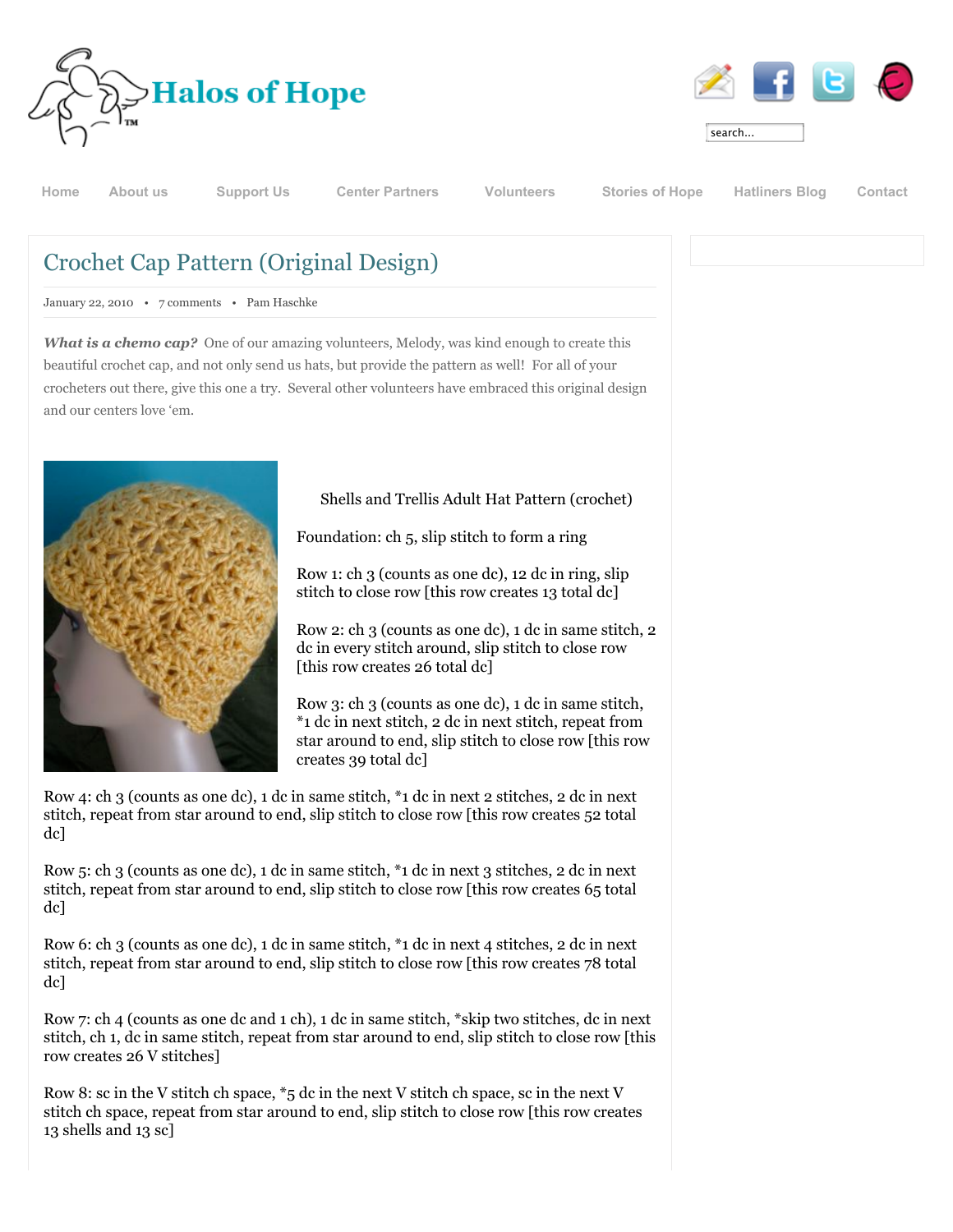Repeat rows 7 & 8 until you've reached the desired length of the hat. Be sure to end on a row of shells so that your hat has a scalloped finish.

\*\*\*To reduce this to a young-grade-school-size hat, start with 11 DC total in the first round.

\*\*\*To reduce this to a baby-size to 2 year old hat, start with 9 DC total in the first round.

| <b>Share This</b>   |                                                                                                                                                                                                                                                                                                                          |
|---------------------|--------------------------------------------------------------------------------------------------------------------------------------------------------------------------------------------------------------------------------------------------------------------------------------------------------------------------|
|                     |                                                                                                                                                                                                                                                                                                                          |
|                     | <b>COMMENTS</b>                                                                                                                                                                                                                                                                                                          |
|                     | <b>Joanne L</b><br>SUNDAY, 24 MARCH 2013 20:25                                                                                                                                                                                                                                                                           |
|                     | Just finished this. Used Caron's Simply Soft yarn. Great instructions. Used an H 5.00mm the first<br>time. Came out quite large. Frogged it to the star of the V stitches and completed it with a G 4.50mm<br>hook and it came out perfect. Thank you so much for the pattern. I am donating them to our local hospital. |
| <b>Comment Link</b> |                                                                                                                                                                                                                                                                                                                          |
|                     | <b>Halos Of Hope</b><br>FRIDAY, 27 APRIL 2012 16:10                                                                                                                                                                                                                                                                      |
|                     | For worsted yarns - we recommend a G hook if you crochet loosely; an H hook if you crochet tightly.<br>The yellow hat in the photo is Caron's Simply Soft.                                                                                                                                                               |
| <b>Comment Link</b> |                                                                                                                                                                                                                                                                                                                          |
|                     | <b>Millie Juckins</b><br>FRIDAY, 13 APRIL 2012 11:28                                                                                                                                                                                                                                                                     |
|                     | I finished this hat and it was way too large Can you please tell me what I may have done wrong?                                                                                                                                                                                                                          |
| <b>Comment Link</b> |                                                                                                                                                                                                                                                                                                                          |
|                     |                                                                                                                                                                                                                                                                                                                          |
|                     | Jeri<br>FRIDAY, 30 MARCH 2012 03:19                                                                                                                                                                                                                                                                                      |
|                     | I'd like to know the type of yarn and size of hook and suggested length of the cap. Thank you.                                                                                                                                                                                                                           |
| <b>Comment Link</b> |                                                                                                                                                                                                                                                                                                                          |
|                     | <b>Tammy</b><br>WEDNESDAY, 21 MARCH 2012 09:21                                                                                                                                                                                                                                                                           |
|                     | Please tell me hook size & yarn #. I can't wait to try this. I currently donate hats where I get my chemo<br>at UCLA in Santa Monica, CA.                                                                                                                                                                                |
| <b>Comment Link</b> |                                                                                                                                                                                                                                                                                                                          |
|                     | <b>Carrie</b><br>SATURDAY, 25 FEBRUARY 2012 06:36                                                                                                                                                                                                                                                                        |
|                     | This was simple to follow and came out great! I used size F hook and it came out toddler size. Next<br>time I'll try I or J and shoot for adult size                                                                                                                                                                     |
| <b>Comment Link</b> |                                                                                                                                                                                                                                                                                                                          |
|                     | Joanne<br>THURSDAY, 24 FEBRUARY 2011 21:33                                                                                                                                                                                                                                                                               |
|                     | What size hook did you use? And also what type of yarn? Thank you--it's a beautiful hat.                                                                                                                                                                                                                                 |

## LEAVE A COMMENT